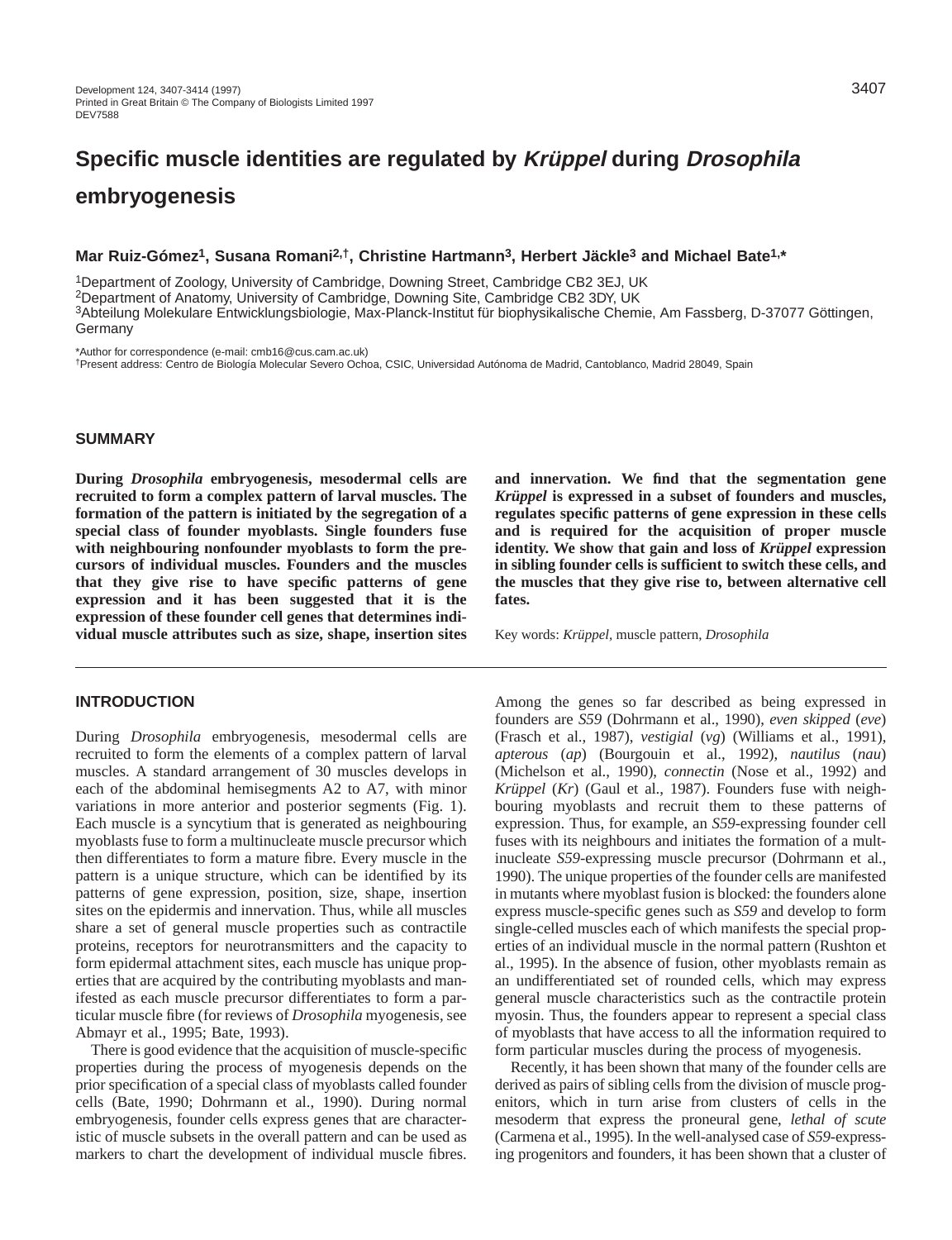#### 3408 M. Ruiz-Gómez and others

four distinct founder cells is derived from the division of two progenitors and that, of these, only the precursor derived from one founder maintains *S59* expression and goes on to form an *S59*-expressing muscle (Carmena et al., 1995; Dohrmann et al., 1990). This observation emphasises the likely significance of the patterns of gene expression that have been described for specific muscle subsets and the founder cells that give rise to them. Since sibling founder cells give rise to muscle precursors with distinctly different patterns of gene expression – for example, maintenance of *S59* in one or loss from the other – and these in turn give rise to muscles with different characteristics, it seems highly likely that it is the regulated expression of transcription factors such as *S59* that conditions the development of some or all of the characteristics of individual muscles.

Although this suggestion has been made many times, it has not so far been possible to demonstrate that altering patterns of gene expression in muscle precursors leads to predictable changes in muscle characteristics. In the case of the *apterous*expressing founders and precursors, it was possible to show that loss of function could eliminate some of the *apterous*expressing muscles and that ectopic *apterous* expression could lead to a duplication of some of the normally *apterous*-expressing muscles (Bourgouin et al., 1992). Similar results were obtained after overexpression of *nautilus* in the mesoderm (Keller et al., 1997). While these results are interesting, they do not specifically address the important question of whether altering patterns of gene expression in muscle precursors can lead to predictable changes in the differentiation of muscles. In particular, it is a prediction of this view of myogenesis that it should be possible to transform individual muscle phenotypes by switching patterns of gene expression from those characteristic of one precursor to those typical of another.

In this paper, we describe the role of the gene *Krüppel* (*Kr*) in the development of a subset of the somatic muscles. Although the expression of *Kr*in the mesoderm and in the somatic muscles has been described previously (Gaul et al., 1987), it has not been possible to look directly at the requirement for *Kr* in myogenesis, because of the earlier requirement for *Kr* in establishing the embryonic body plan. Here we use a *Kr* construct that rescues the early *Kr* phenotype by promoting *Kr* expression in the central body region of the early embryo (Romani et al., 1996). At later stages, however, there is no *Kr* expression in the CNS or the mesoderm and we take advantage of this fact to look at the effects of loss of *Kr*function on the differentiation of *Kr*-expressing muscles. Our results indicate that *Kr*is required for the maintenance of expression of genes such as *S59* in those precursors where *Kr* is expressed and that these patterns of gene expression are necessary for the acquisition of specific muscle characteristics. Loss of *Kr* leads to a premature loss of expression of muscle-specific genes and this in turn is accompanied by clear muscle transformation. Ectopic *Kr* expression does not lead to the activation of genes such as *S59*, but maintains the expression of *S59* and other genes in precursors from which they are normally lost, again leading to muscle transformation.

#### **MATERIALS AND METHODS**

#### **Drosophila strains**

The following strains of flies were used in this work: *Oregon R*, *KrCD+*  $Kr<sup>1</sup>/CyO$  *hb-lacZ; ry* (a transgenic line that rescues the *Kr* segmentation phenotype, described in Romani et al., 1996), *UASKr* ;*UASKr* (a generous gift from Michael Hoch and Alan Michelson) and *twi-GAL4; 24B-GAL4* (described in Baylies and Bate, 1996).

#### **Histochemistry**

In situ hybridizations in whole-mount embryos were performed with minor modifications to the protocol of Tautz and Pfeifle (1989). Immunological stainings of whole-mount embryos, using the Vectastain ABC Elite Kit from Vectalabs were made as described in Ruiz-Gómez and Ghysen (1993). Stained embryos were embedded in Araldite and sectioned (5 µm) following standard procedures. The following primary antibodies were used: anti-Krüppel (Gaul et al., 1987), anti-β-galactosidase (Cappel), anti-muscle Myosin (Kiehart and Feghali, 1986), anti-S59 (Dohrmann et al., 1990), anti-Connectin (Nose et al., 1992), anti-Eve (Patel et al., 1994), anti-Fasciclin II (Van Vactor et al., 1993) and anti-Vestigial (Williams et al., 1991). Antibodies were used at the same concentration described in Rushton et al. (1995). Stained embryos were examined and photographed using a Zeiss Axiophot microscope.

Immunofluorescent stainings were performed as in Carmena et al. (1995). Fluorescent images were recorded by use of a Zeiss LSM 310 confocal microscope.

#### **Ectopic expression**

Ectopic expression of *Kr* was generated by means of the GAL4 targeted expression system (Brand and Perrimon, 1993) In those experiments, males bearing four copies of *UASKr* were crossed to *twi-GAL4*; 24BGAL4 females at 29°C. Under these conditions, generalised ectopic expression of *Kr* is induced in the mesoderm from stage 9 until the end of embryogenesis (not shown).



**Fig. 1.** Diagram showing internal (left) and external (right) views of the larval muscle pattern of abdominal segments A2-A7. External muscles are shown in red and more internal ones in blue and yellow. Dorsal is up and anterior is to the left. Each muscle is identified according to the scheme described in Bate (1993) and by the number given by Crossley (1978). DA, dorsal acute; DO, dorsal oblique; DT, dorsal transverse; LO, lateral oblique; LT, lateral transverse; LL, lateral longitudinal; VA, ventral acute; VO, ventral oblique; VT, ventral transverse; VL, ventral longitudinal; SBM, segment border muscle.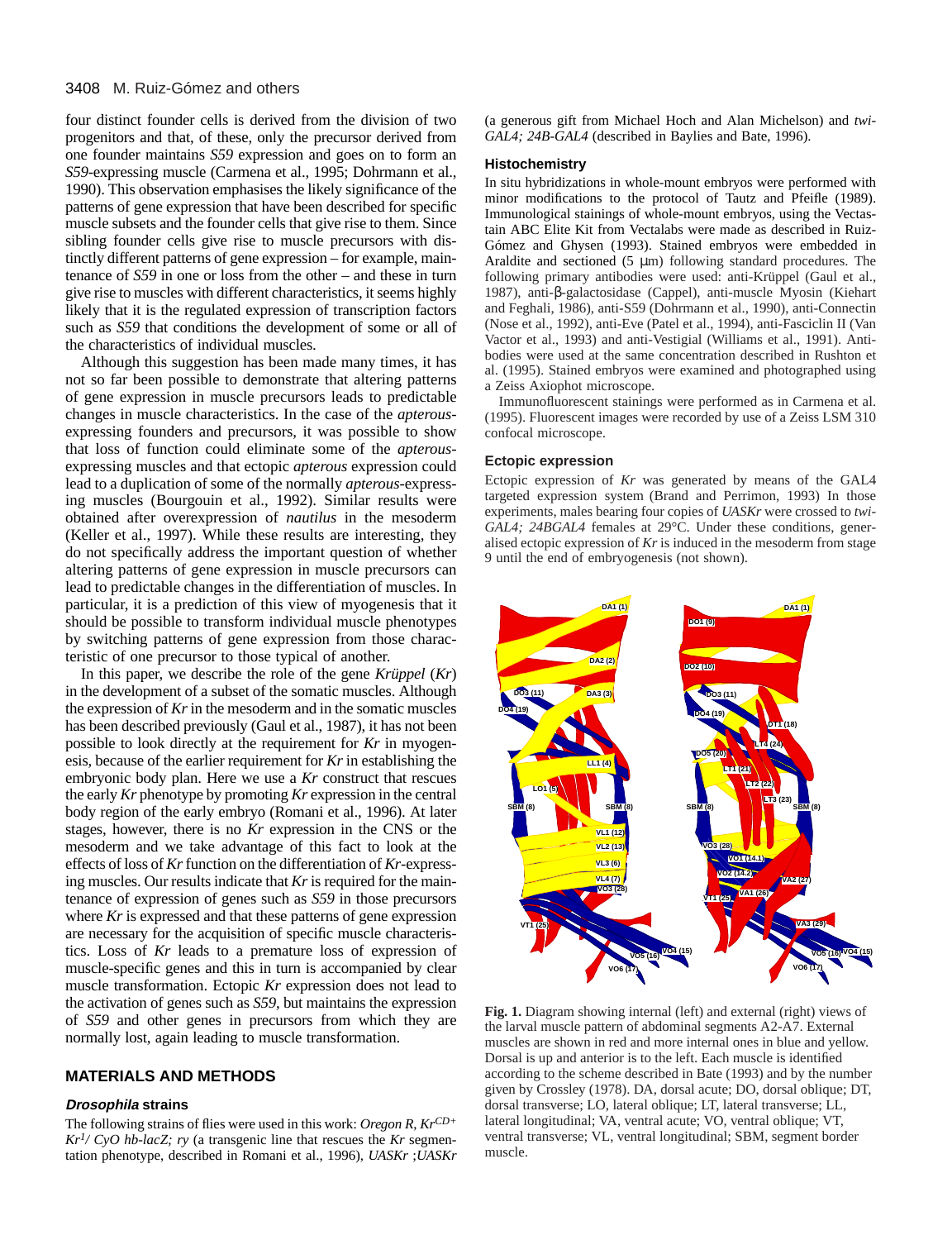#### **RESULTS**

#### **Kr expression during muscle development**

The segmentation gene *Krüppel* (*Kr*) encodes a transcriptional regulator that, besides its early function during segmentation, is also expressed in the precursors of a subset of body wall muscles (Gaul et al., 1987). To investigate the role of *Kr* in myogenesis, we made a more precise description of its normal pattern of expression in muscle-forming cells by in situ hybridizations with a *Kr* cDNA probe and by stainings with Kr antibodies. Initially, *Kr* is detected in clusters of cells in the mesoderm (Fig. 2A), and then in a subset of the muscle progenitors (Fig. 2B). Each of these progenitors divides to give rise to two founder cells, both of which express *Kr* (Fig. 2C). In normal embryos, the expression of *Kr* is always lost from one of the two founders before it fuses with neighbouring myoblasts to form a syncytial muscle precursor. The other founder maintains *Kr* expression and fuses with surrounding myoblasts to form a *Kr*-expressing muscle precursor (Fig. 2D).

Thus, an early distinction between the two muscle founders arising from a single *Kr*-expressing progenitor is the maintenance of *Kr* expression in only one of them. We have relied on the late pattern of expression to identify individual *Kr*-expressing muscles by their position and/or by double staining with antibodies to other markers such as Connectin (Nose et al., 1992). *Kr* protein is expressed in two dorsal muscles (for nomenclature see Bate, 1993 and Fig. 1): the dorsal acute muscle 1 (DA1) and the dorsal oblique muscle 1 (DO1), in three lateral muscles including the lateral longitudinal muscle 1 (LL1) and the lateral transverse muscles 2 and 4 (LT2, LT4) and in four ventral muscles including ventral longitudinal muscle 3 (VL3), ventral acute muscle 2 (VA2) and the ventral oblique muscles 2 and 5 (VO2, VO5) (Fig. 2D). During early stage 14 *Kr* is also expressed transiently in the ventral longitudinal muscles 2 and 4 (VL2, VL4). Both *Kr* transcripts and protein decrease during stage 15 and are absent from differentiated muscle fibres.

#### **Requirement for Kr during myogenesis**

*Kr* lack-of-function alleles cause strong segmentation defects (Wieschaus et al., 1984). Thus, any muscle defects observed in *Kr* embryos are likely to be a consequence of the abnormal

## Kr-dependent muscle development 3409

segmentation process. To circumvent this difficulty and assess the role of *Kr* in the mesoderm, we examined the muscle pattern in embryos that carried a *Kr* transgene providing early *Kr* expression. Provision of the transgene specifically rescues the segmentation defect of *Kr* lack-of-function mutants (Romani et al., 1996). We refer to embryos containing two copies of this *Kr* minigene as '*Kr*CD+*Kr*1 embryos'.

The  $Kr^{\text{CD+}}Kr^1$  embryos show severe and consistent disruptions to the muscle pattern, which are confined to the *Kr*expressing muscle subset. We grouped the *Kr*-positive muscles into three different categories according to the kind of defects found in  $Kr^{\text{CD+}}Kr^1$  embryos (Table 1). The first class (muscles DO1 and VL3) is apparently unaffected. The second class (muscles DA1, LL1, VO2 and VA2) includes muscles that are present but whose morphology and/or orientation are frequently abnormal. Muscles of the third class (LT2, LT4 and VO5) are occasionally absent from the final pattern and can be transformed (see Table 1; Fig. 6E,F). The fact that there is a consistent pattern of muscle defects in the  $Kr^{\text{CD+}}Kr^1$  embryos,



**Fig. 2.** Expression of *Kr* in the mesoderm. (A-C) Sectioned embryos after in situ hybridization with *Kr* probes (A,B) and after anti-Kr antibody staining (C). (A) Early stage 11 embryo showing *Kr* expression in a cluster of cells located on the dorsal edge of the mesoderm (arrow). (B) Accumulation of *Kr* expression in the progenitors of somatic muscles in late stage 11 embryo. Arrow points to a progenitor that has segregated from the cell cluster shown in A. (C) By stage 12, *Kr* is detected in the two founder cells resulting from the division of the progenitors (arrows). (A-C) The asterisk is on the CNS. (D) Stage 14 embryo stained with anti-Kr antibodies and opened flat to show *Kr*-expressing muscle precursors. Drawings of internal (E) and external (F) view of the muscle pattern of abdominal segments A2-7. The *Kr*-expressing muscles are shown in black (dark grey indicates transient or low expression). (D-F) Anterior is to the left and dorsal is up. DA1, dorsal acute 1; DO1, dorsal oblique 1; DT1, dorsal transverse 1; LL1, lateral longitudinal 1; LT1, LT2, LT4, lateral transverse 1, 2, 4; VL2, VL3, VL4, ventral longitudinal 2, 3, 4; VA2, ventral acute 2; VO2, VO5, ventral oblique 2, 5.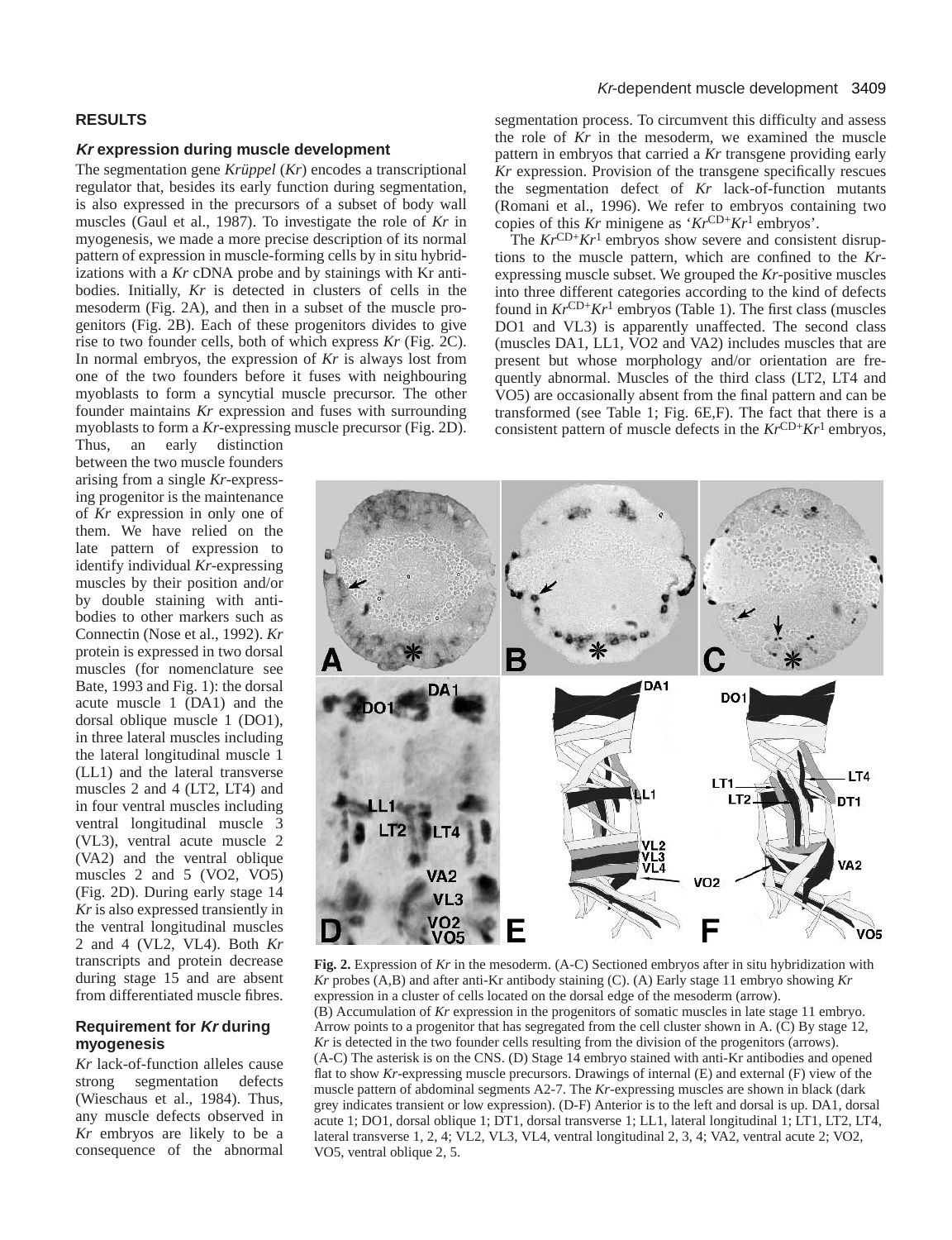**Fig. 3.** Evolution of the patterns of expression of *Kr* and *S59* in the developing muscles VA1 and VA2. (A-D) Confocal micrographs of embryos double stained with anti-Krüppel (green) and anti-S59 (red) antibodies. (A) Ventral view of a late stage 11 embryo showing coexpression of *Kr* and *S59* in the progenitor of muscles VA1 and VA2 (arrowhead). *S59* but not *Kr* is expressed in the progenitor of muscle VA3 and ventral adult precursor (arrow). The bar indicates the ventral midline. (B) Lateral view of a stage 12 embryo showing that both transcription factors are coexpressed in the VA1 and VA2 founders (arrowheads). (C) *Kr* expression declines from the VA1 founder by late stage 12 before it fuses to neighbouring myoblasts (arrowhead). (D) By stage 14 the VA2 precursor is the only one that coexpresses *Kr* and *S59* (arrowhead). (B-D) Ventral is to the bottom and anterior is to the left.

which exclusively affects the normally *Kr*-expressing muscles, strongly suggests that *Kr* function may be required for the normal development of this subset of the muscles.

#### **Development of VA1 and VA2 muscles in the absence of Krüppel and in the presence of ectopic Krüppel**

A characteristic feature of *Krüppel* expression is its differential regulation between the two founder cells arising from *Kr*expressing progenitors. In those cases that we have studied, *Kr* expression is maintained in only one of the founders and the precursors that they give rise to and the muscles derived from these precursors are precisely those that are modified in  $Kr^{\text{CD}+}\tilde{K}r^1$  embryos.

We reasoned that the differential expression of *Kr* in the two founders might play a role in conferring distinctive characteristics on the resulting muscles and their precursors. To test this idea, we focused on the single muscle progenitor that coexpresses Kr and the homeodomain protein S59 (Fig. 3A) and the two sibling founder cells that it gives rise to. These cells are the founders of adjacent, but different muscles VA1 and VA2 (Fig. 4). The VA1 muscle is formed close to VA2, but the two fibres have different orientations and VA1 inserts more anteriorly in the epidermis.

Initially both the VA1 and VA2 founders coexpress *Kr* and *S59* (Fig. 3B) but, as development proceeds, the expression of both genes disappears from VA1. *Kr* expression is lost first, soon after the VA1 founder is formed (Fig. 3C), and *S59* disappears once VA1 has fused with neighbouring cells to form a recognisable precursor (Fig. 3D). By contrast, the sibling founder cell (VA2) maintains *S59* and *Kr* expression and gives rise to a muscle precursor that expresses both genes (Fig. 3D). *S59* continues to be expressed in the differentiated VA2 muscle, but *Kr* expression is lost. Thus, a unique progenitor in which *Kr* and *S59* are coexpressed gives rise to two muscles with



distinct patterns of gene expression and final morphology (Figs 4, 5).

To show whether *Kr* has a function in determining the different fates of VA1 and VA2, we first looked at the effects of loss of *Kr*, using *Kr*CD+*Kr*1 embryos. In such embryos, the expression of *S59* is initiated normally in the VA1/2 progenitor (Figs 4A,B, 5), but is no longer maintained in the VA2 precursor (Figs 4D,G, 5). When we examine the muscle that now forms at the VA2 position, it is transformed and has the characteristics of VA1 so that two muscles with the orientations and insertion sites of VA1 are now present (Figs 4J, 5). These findings suggest that *Kr* is required to maintain *S59* expression in the VA2 precursor and that loss of *Kr* from VA2 alters its developmental fate into that of a muscle that expresses neither *Kr* nor *S59*. If this is so, then the distinc-

**Table 1. Phenotypes produced by the loss of** *Krüppel* **in the mesoderm in** *KrCD+Kr1* **mutant embryos**

| Class | Muscle          | % Presence* | % Morphological<br>changes† | % Changes in<br>gene expression |
|-------|-----------------|-------------|-----------------------------|---------------------------------|
|       | DO1             | 100         | 3                           |                                 |
|       | VL3             | 100         | 0                           |                                 |
| П     | DA1             | 90          | 80                          | 100 (eve, vg)                   |
|       | LL1             | 90          | 50                          |                                 |
|       | VA <sub>2</sub> | 98          | 70                          | 100(s59)                        |
|       | VO2             | 100         | 100                         | 100(yg)                         |
| Ш     | $LT1-4$         | 70‡         | 50§                         |                                 |
|       | $VO4-6$         | 90‡         | 50                          |                                 |

\*'Presence' indicates that a muscle forms in experimental embryos at the position normally occupied by the muscles concerned in wild-type embryos.

†Refers to changes in shape, orientation or attachment sites. ‡LT1-4 and VO4-6 can not be identified individually.

§Whenever muscle LT4 is present its attachment sites are changed to those of muscles LT1-3.

−, not determined.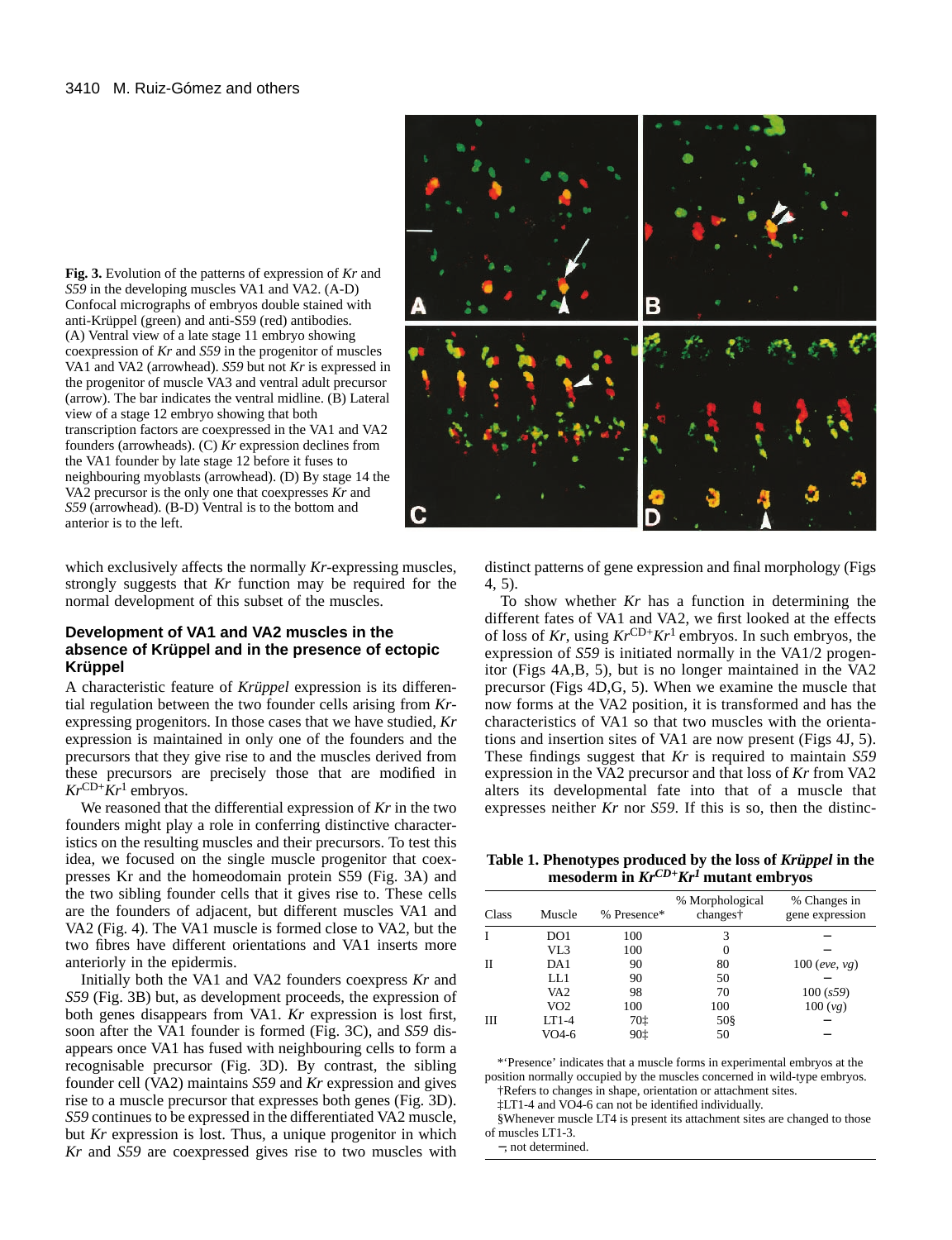tion between the alternative fates of the two sibling cells (VA1 and VA2) depends on the restriction of *Kr* expression to one of them. We tested this by analysing the effects of maintained *Kr* expression on the fate of the VA1 and VA2 founders. When the Gal4 system is used to express *Kr* throughout the mesoderm (Brand and Perrimon, 1993) and therefore in both VA1 and VA2, *S59* expression is initiated normally but is then maintained in the VA1 precursor from which it would normally be lost (Figs 4F,I,L, 5). Furthermore, the opposite transformation now occurs and two muscles with the orientation and insertion sites of VA2 are now formed (Figs 4L, 5).

#### **Loss of Kr leads to failures in the maintenance of specific patterns of gene expression and to muscle transformations**

It may be that other muscle transformations that occur consistently in the *Kr*CD+*Kr*<sup>1</sup> embryos are similarly caused by a failure of *Kr* to maintain normal patterns of gene expression. For example, in  $Kr^{\text{CD+}}Kr^1$  embryos, DA1 is routinely transformed to either an oblique or a transverse muscle at the DA1 position (Fig. 6B). This transformation is associated with the loss of *eve* and *vg* expression from the DA1 precursor (Fig. 6D and data not shown). We also observe the formation of an ectopic VL muscle in  $Kr^{\text{CD}+}Kr^1$  embryos (Fig. 6G). This additional VL muscle expresses *vg*, like its neighbours, and is always associated with the loss of the adjacent VO2 muscle. Occasionally, there appears to be a partial transformation of VO2 towards the VL fate – in these cases, VO2 is missing and an intermediate muscle with both oblique and longitudinal insertions is seen in its place (data not shown). Thus, in this instance, it seems likely that loss of *Kr* from



**Fig. 4.** Development of muscles VA1 and VA2 in the absence of  $Kr(Kr^{CD+}Kr^{1})$ , in wild type and in the presence of ectopic *Kr* (*twi-GAL4; 24BGAL4/UASKr; UASKr*). (A-I) Ventral (A-C, dotted line indicates ventral midline) and lateral (D-I) views of embryos stained with anti-S59. Initiation of *S59* expression is unaffected in the absence or in the presence of ectopic *Kr*, arrowheads in A-C. In stage 13 wild-type embryos, S59 is strongly expressed in muscle precursors VT1 (out of focus in E and F) and VA2 but declines in precursors VA1 and VA3 from where is lost by stage 14 (H). In the absence of *Kr*, S59 declines from precursor VA2 at stage 13 (arrow in D) and is lost by stage 14 (arrow in G). On the contrary, when *Kr* is ectopically expressed, S59 is strongly expressed in the VA1 precursor by stage 13 (arrow in F) and 14 (I). (J-L) Lateral views of stage 16 embryos stained with anti-Myosin (J,K) and anti-Myosin and anti-S59 (L), the position of muscle VT1 (small arrows) and the segmental border (dotted line) are indicated. Myosin staining in wild-type embryos (K) reveals the distinctive shapes of muscles VA1 (arrowhead) and VA2 (arrow). Note the proximity of the VA1 insertion site to VT1. (J) In  $Kr^{CD+}Kr^{I}$  embryos, VA2 muscles are transformed and have the shape, orientation and insertion sites of muscle VA1 (arrowheads). (This embryo was double stained for anti-Fasciclin II and the intersegmental nerve is revealed as a darkly stained vertical fibre on the left of each panel). (L) Ectopic expression of *Kr* induces the opposite transformation: VA1 now develops as muscle VA2 (large arrows) and maintains *S59* expression (see also I). (J,L) The white arrowhead points to where the transformed muscles contact each other. In all panels, anterior is to the left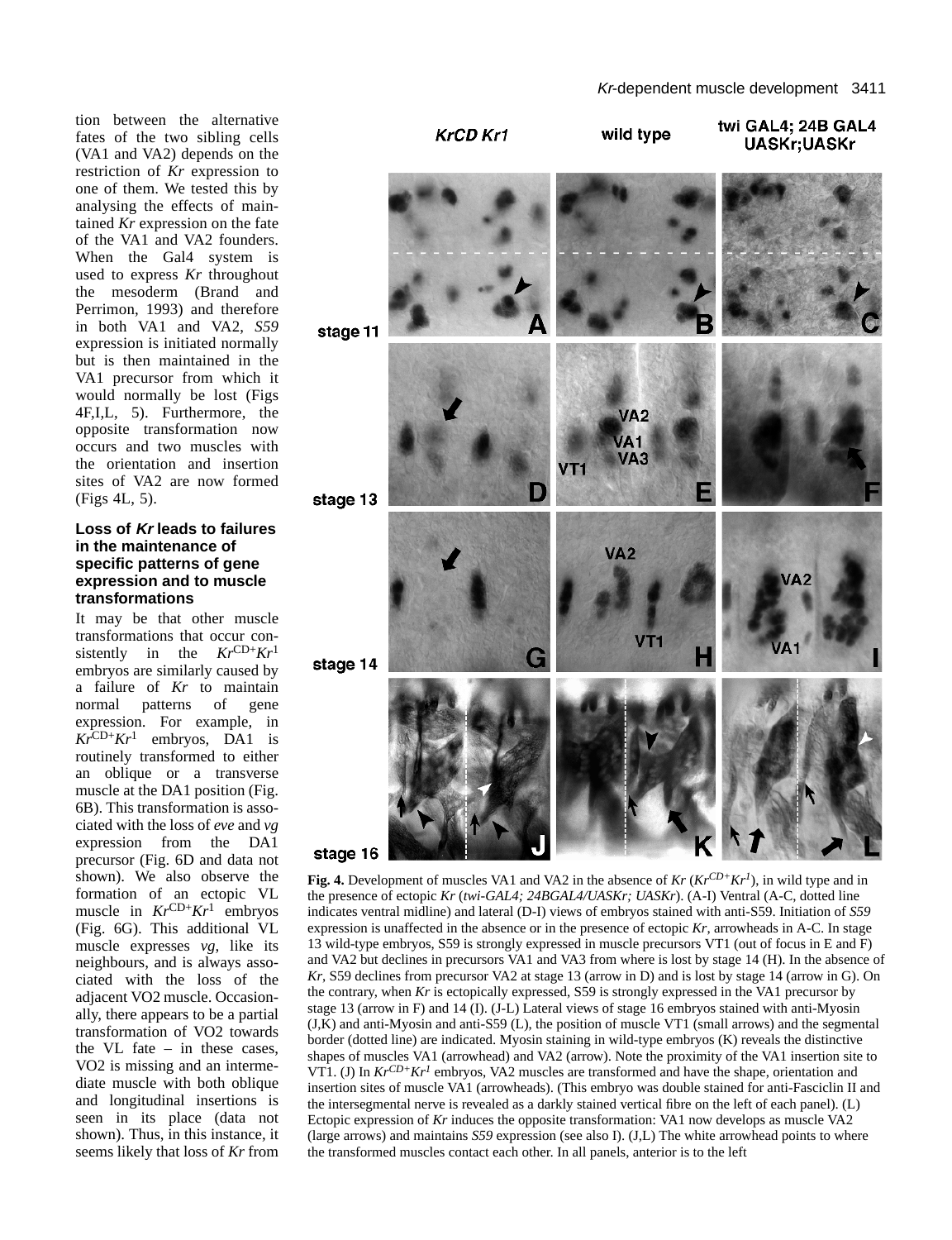#### 3412 M. Ruiz-Gómez and others

the normally *Kr-*expressing founder and precursor of VO2 leads to the transformation of this muscle to a VL fate.

In summary, using a number of different markers, we find that *Kr* is not required for the segregation of a normal pattern of muscle founder cells or to initiate patterns of gene expression in these founders, but it is required for the maintenance of normal patterns of gene expression in the precursors that these founders form. Therefore the effects of *Kr* on muscle pattern are not to do with the segregation of founders but may be connected with the failure to maintain normal patterns of expression in genes such as *S59*.

**Fig. 5.** Diagram showing the consequences of lack and excess of function of *Kr* in the development of muscles VA1-3 and the adult ventral muscle precursor (AP). Light and dark shading indicates levels of S59, *Kr* expression is represented by a black outline. Only the cells that can be identified by S59 or Myosin (muscles, bottom line) expression are represented. During normal development, two S59-positive progenitors give rise to the three S59-positive founders that will seed the formation of muscles VA1-3 and to the AP. Only the more dorsal progenitor and its two founders will express *Kr*. Kr is lost in VA1 founder and S59 decays in precursors VA1 and VA3 and in AP, whereas both S59 and Kr are uniquely maintained in the VA2 precursor. In the absence of *Kr*, the segregation of S59-positive progenitors and founders is not affected. However, *S59* expression declines in all the precursors by stage 13, indicating that the maintenance and not the initiation of *S59* expression in VA2 is dependent on Kr. In these conditions, VA2 is transformed towards its non-S59 expressing sibling VA1. When Kr is ectopically provided in the whole mesoderm, the segregation of *S59* -expressing cells is unaffected, confirming that Kr is unable to initiate *S59* expression. Furthermore, there is no effect on *S59* expression in those cells where it is not normally expressed (VA3 and AP). However, S59 is maintained in VA1 precursor and muscle, which is transformed towards the S59-expressing VA2 fate.

**KrCD+Kr1 wt twi Gal4;24B GAL4 UASKr; UASKr**  $\rightarrow$  000 **VA2 VA1 AP VA3 VA2 VA1 AP VA3 VA2 VA2 VA1 VA3**

**Fig. 6.** Phenotypes produced by the absence of *Kr* in the mesoderm*.* Stage 16 wild-type (A) and  $Kr^{CD+}Kr^{1}$  (B) embryos stained with anti-Myosin to reveal the transformation of muscle DA1 into transverse (arrow) or oblique muscle (arrowheads). The dorsal vessel in A and B is out of focus (asterisks). (C,D) Stage 14 wild-type and  $Kr^{CD+}Kr^{1}$  embryos stained with anti-Eve to show that the transformed DA1 muscles do not express Eve (D). Arrow in C points to an *eve-*expressing DA1 muscle. The pericardial cells continue to express Eve in *KrCD+Kr1* embryos (arrowhead in D). Stage 16 wild-type (E) and *KrCD+Kr1* (F) embryos stained with anti-Myosin (or anti-Myosin and anti-FasII in F). In *KrCD+Kr1* embryos, the LT group frequently contains less muscles (asterisk in F). When 4 muscles are present, the attachment sites of LT4 are changed to those of muscles LT1-3 (arrows in E and F). (G) Stage 16 *KrCD+Kr1* embryo dissected flat to show the ectopic VL muscle. In most segments, the ectopic muscle develops in an intermediate position and it is masked by the VL2 muscle. In the segment indicated by an asterisk, the ectopic VL muscle runs in parallel to the VL 1-4 muscles. In all panels, anterior is to the left and dorsal is up.

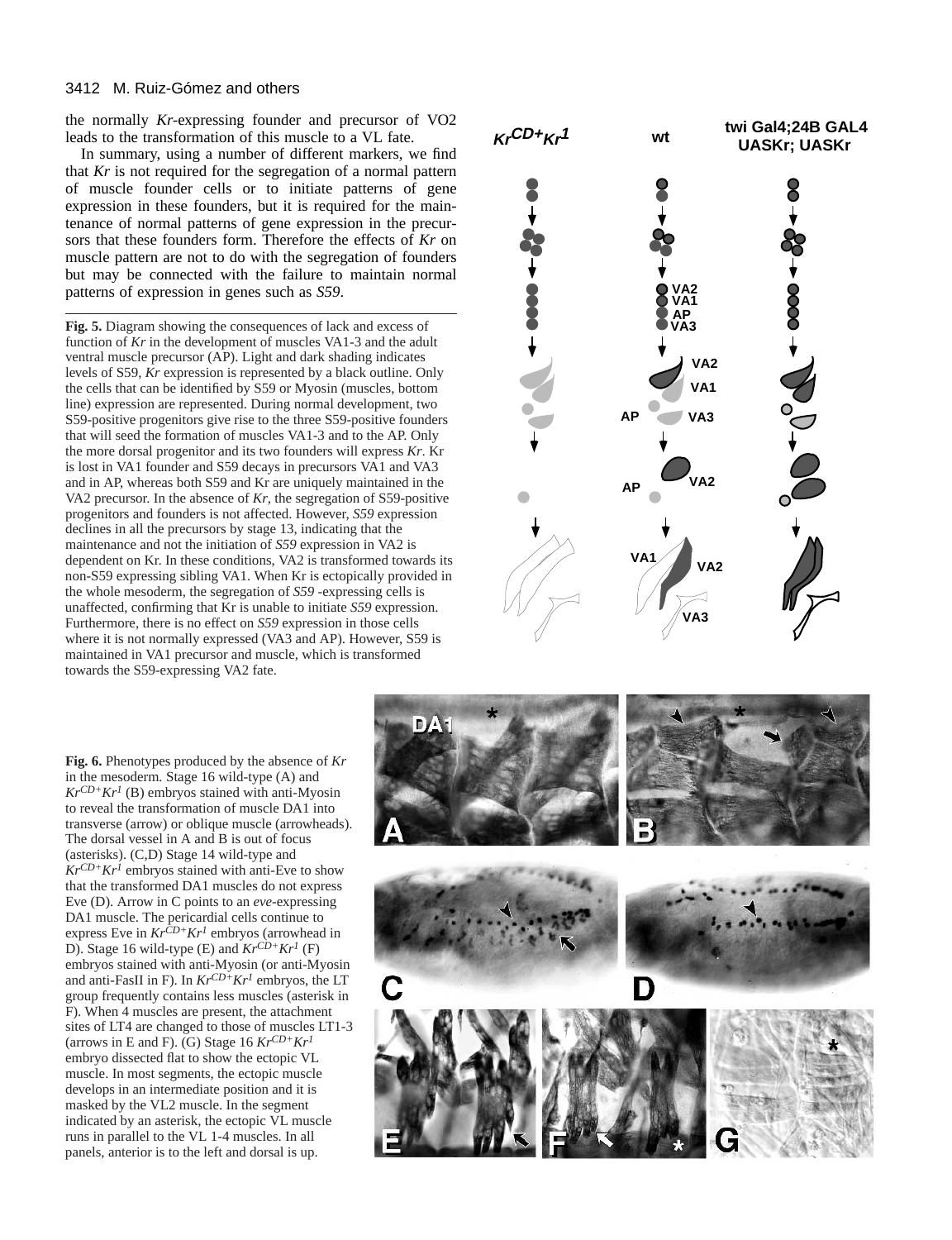## **DISCUSSION**

Because a great deal of our understanding of myogenesis and its control comes from experiments on cultured cells, rather little is known about the mechanisms that underlie the spatial organisation of diverse muscles into patterns. However, the acquisition of specific muscle properties (such as size, shape, orientation) implies that the general pathway of myogenesis leading to the synthesis of skeletal muscle proteins is conditioned by extrinsic or intrinsic factors that regulate the differentiation of individual fibres. In *Drosophila*, there is circumstantial evidence to suggest that the expression of genes such as *Kr* and *S59* in subsets of the developing muscles and their precursors may regulate the differentiation of specific muscles (Abmayr et al., 1995). In vertebrates too, the homeobox gene *Nkx-2.5* is expressed in the myocardial lineage (Lints et al., 1993) and *engrailed* is expressed in muscle pioneers of the axial musculature as well as the progenitors of specific jaw muscles in zebrafish (Hatta et al., 1990). These findings, together with evidence for enhancer activity that is muscle specific (Patapoutian et al., 1993; Shield et al., 1996) suggest that a similar regulatory pathway can operate in vertebrates. Our experiments have tested this hypothesis in *Drosophila* by altering the expression of *Kr* in the mesoderm and showing that the presence or absence of the Kr protein is sufficient to switch muscles derived from sibling founder cells between alternative fates.

These experiments not only show that local expression of factors such as Kr in the myogenic lineage can regulate the diversification of muscles but also provide some insight into the way in which such factors may interact with the myogenic pathway in general. One possibility is that the expression of genes such as *Kr* and *S59* is necessary for the formation of individual muscles. However our experiments show that loss of *Kr* does not prevent muscle differentiation, but alters the specific characteristics of individual muscles in which it is normally expressed. Thus *Kr* acts in concert with the myogenic pathway to define specific muscle properties; it does not control myogenesis itself. Our evidence suggests that *Kr* exerts its effect by regulating the expression of genes such as *S59* in specific muscle precursors. The fact that ubiquitous expression of *Kr* in the mesoderm does not alter the pattern of *S59* expression in muscle progenitors (Fig. 4C) and that the onset of the *S59* expression is normal in the absence of *Kr* shows that, while *Kr* is required for the maintenance of *S59* in specific muscleforming cells, it is not involved in its initiation. The same is true for *Kr*-dependent gene expression in other muscles (*eve* and *vg* in DA1, see above).

In the case of the VA1/2 progenitor and founders, it is unlikely that differences in the expression of *S59* alone are sufficient to account for the alternative fates adopted by the two cells. *Kr* is known to regulate the expression of a second gene *knockout* (*ko*) (Hartmann et al., 1997) that is differentially expressed in VA1 and VA2 and is required for the development of a normal pattern of motor innervation. It is likely that *Kr* regulates a number of different genes, such as *S59* and *ko*, and that it is the coordinated expression of these genes, which, in turn, controls specific characteristics such as insertion sites and innervation. However, these data provide the first demonstration that genes expressed in subsets of founder cells can regulate muscle identity and that the differential expression of such genes in the founders produced by a single muscle progenitor switches these cells into different developmental fates.

We thank M. Landgraf for kindly providing figure 1 and D. P. Kiehart for the anti-muscle Myosin antibody. We also thank A. Carmena for help with confocal microscopy and M. Baylies, J. de Celis, A. Martinez-Arias and H. Skaer for comments on the manuscript. This work was supported by grants from the Wellcome Trust (M. B.) and the BBSRC (S. R., who is grateful for being able to carry out this work in the laboratory of S. J. Bray) and by the Max Planck Society (C. H. and H. J.).

#### **REFERENCES**

- **Abmayr, S. M., Erickson, M. S. and Bour, B. A.** (1995). Embryonic development of the larval body wall musculature of *Drosophila melanogaster*. *Trends Genet.* **11,** 153-159.
- **Bate, M.** (1990). The embryonic development of larval muscles in *Drosophila*. *Development* **110,** 791-804.
- **Bate, M.** (1993). The mesoderm and its derivatives. In *The Development of Drosophila melanogaster*, vol. 2 (ed. M. Bate and A. Martinez-Arias), pp. 1013-1090. Cold Spring Harbor, New York: CSH Laboratory Press.
- **Baylies, M. K. and Bate, M.** (1996). *twist*: A myogenic Switch in *Drosophila*. *Science* **272,** 1481-1484.
- **Bourgouin, C., Lundgren, S. E. and Thomas, J. B.** (1992). *apterous* is a *Drosophila* LIM domain gene required for the development of a subset of embryonic muscles. *Neuron* **9,** 549-561.
- **Brand, A. H. and Perrimon, N.** (1993). Targeted gene expression as a means of altering cell fates and generating dominant phenotypes. *Development* **118,** 401-415.
- **Carmena, A., Bate, M. and Jiménez, F.** (1995). *lethal of scute*, a proneural gene, participates in the specification of muscle progenitors during *Drosophila* embryogenesis. *Genes Dev.* **9,** 2373-2383.
- **Crossley, A. C.** (1978). The morphology and development of the *Drosophila* muscular system. In *The Genetics and Biology of Drosophila*, vol. 2b (ed. M. Ashburner and T. Wright), pp. 499-560. New York: Academic Press.
- **Dohrmann, C., Azpiazu, N. and Frasch, M.** (1990). A new *Drosophila* homeobox gene is expressed in mesodermal precursor cells of distinct muscles during embryogenesis. *Genes Dev.* **4,** 2098-2111.
- **Frasch, M., Hoey, T., Rushlow, C., Doyle, H. J. and Levine, M.** (1987). Characterization and localization of the *even-skipped* protein of *Drosophila*. *EMBO J.* **6,** 749-759.
- **Gaul, U., Seifert, E., Schuh, R. and Jäckle, H.** (1987). Analysis of *Krüppel* protein distribution during early *Drosophila* development reveals posttranscriptional regulation. *Cell* **50,** 639-647.
- **Hartmann, C., Landgraf, M., Bate, M. and Jäckle, H.** (1997). *Krüppel*dependent *knockout* activity is required for proper innervation of a specific set of *Drosophila* larval muscles. *EMBO J.* (in press).
- **Hatta, K., Schilling, T. F., BreMiller, R. A. and Kimmel, C. B.** (1990). Specification of jaw muscle identity in zebrefish: correlation with *engrailed*homeodomain expression. *Science* **250,** 802-805.
- **Keller, C. A., Erickson, M. S. and Abmayr, S. M.** (1997). Misexpression of *nautilus* induces myogenesis in cardioblasts and alters the pattern of somatic muscles fibers. *Dev. Biol.* **181,** 197-212.
- **Kiehart, D. P. and Feghali, R.** (1986). Cytoplasmic myosin from *Drosophila melanogaster*. *J. Cell Biol.* **103,** 1517-1525.
- **Lints, T. J., Parsons, L. M., Hartley, L., Lyons, I. and Harvey, R. P.** (1993). *Nkx-2.5*: a novel murine homeobox gene expressed in early heart progenitor cells and their myogenic descendants. *Development* **119,** 419-431.
- **Michelson, A. S., Abmayr, S., Bate, M., Martinez Arias, A. and Maniatis, T.** (1990). Expression of a *Myo-D* family member prefigures muscle pattern in *Drosophila* embryos. *Genes Dev.* **4,** 2086-2097.
- **Nose, A., Mahajan, V. B. and Goodman, C. S.** (1992). Connectin: A homophilic cell adhesion molecule expressed on a subset of muscles and the motoneurons that innervate them in *Drosophila*. *Cell* **70,** 553-567.
- **Patapoutian, A., Miner, J. H., Lyons, G. E. and Wold, B.** (1993). Isolated sequences from the linked *myf-5* and *MRF4* genes drive distinct patterns of muscle specific expression in transgenic mice. *Development* **118,** 61-69.
- Patel, N. H., Condron, B. G. and Zinn, K. (1994). Pair rule expression patterns of even-skipped are found in both short- and long-germ beetles. *Nature* **367,** 429-432.